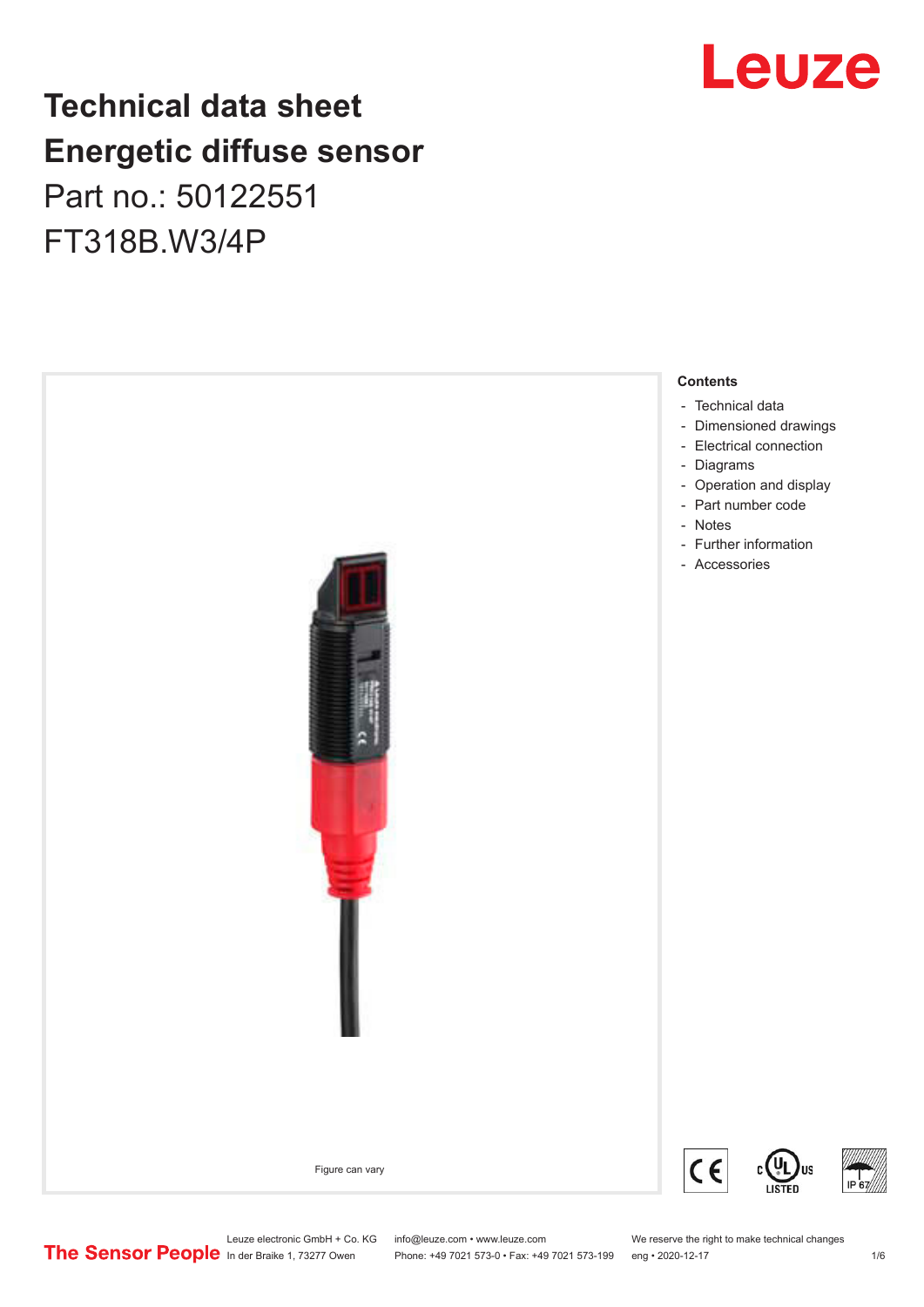# <span id="page-1-0"></span>**Technical data**

#### **Basic data**

| <b>Series</b>                    | 318B                                 |
|----------------------------------|--------------------------------------|
| <b>Operating principle</b>       | Diffuse reflection principle         |
|                                  |                                      |
| <b>Special version</b>           |                                      |
| <b>Special version</b>           | 90° - angular optics                 |
|                                  |                                      |
| <b>Optical data</b>              |                                      |
| <b>Operating range</b>           | Guaranteed operating range           |
| Operating range, white 90%       | 0.0020.1 m                           |
| Operating range, gray 50%        | $0.0050.092$ m                       |
| Operating range, gray 18%        | $0.0070.076$ m                       |
| Operating range, black 6%        | $0.0080.065$ m                       |
| <b>Operating range limit</b>     | Typical operating range              |
| Operating range limit, white 90% | $0.0020.12$ m                        |
| Operating range limit, gray 50%  | $0.0050.11$ m                        |
| Operating range limit, gray 18%  | $0.0070.092$ m                       |
| Operating range limit, black 6%  | $0.0080.08$ m                        |
| Light source                     | LED, Red                             |
| <b>LED light wavelength</b>      | 620 nm                               |
| <b>Transmitted-signal shape</b>  | Pulsed                               |
| <b>LED</b> group                 | Exempt group (in acc. with EN 62471) |
|                                  |                                      |
| <b>Electrical data</b>           |                                      |
| <b>Protective circuit</b>        | Polarity reversal protection         |
|                                  | Short circuit protected              |

| Performance data              |                                     |
|-------------------------------|-------------------------------------|
| Supply voltage U <sub>n</sub> | 10  30 V, DC, Incl. residual ripple |
| Residual ripple               | 0  15 %, From $U_{\rm B}$           |
| Open-circuit current          | $020$ mA                            |
|                               |                                     |

**Outputs**

**Number of digital switching outputs** 2 Piece(s)

|        | <b>Switching outputs</b>   |                                     |
|--------|----------------------------|-------------------------------------|
|        | <b>Voltage type</b>        | DC                                  |
|        | Switching current, max.    | $100 \text{ mA}$                    |
|        | <b>Switching voltage</b>   | high: $\geq$ (U <sub>B</sub> -2.5V) |
|        |                            | low: $\leq 2.5V$                    |
|        |                            |                                     |
|        | <b>Switching output 1</b>  |                                     |
|        | <b>Switching element</b>   | Transistor, PNP                     |
|        | <b>Switching principle</b> | Light switching                     |
|        |                            |                                     |
|        | <b>Switching output 2</b>  |                                     |
|        | <b>Switching element</b>   | Transistor, PNP                     |
|        | <b>Switching principle</b> | Dark switching                      |
|        |                            |                                     |
| Timing |                            |                                     |

| <b>Switching frequency</b> | 500 Hz        |
|----------------------------|---------------|
| Response time              | 1 $\text{ms}$ |
| <b>Readiness delay</b>     | 300 ms        |

| <b>Connection 1</b>            |                        |
|--------------------------------|------------------------|
| <b>Function</b>                | Signal OUT             |
|                                | Voltage supply         |
| <b>Type of connection</b>      | Cable                  |
| <b>Cable length</b>            | 2,000 mm               |
| <b>Sheathing material</b>      | <b>PUR</b>             |
| Cable color                    | <b>Black</b>           |
| <b>Number of conductors</b>    | 4-wire                 |
| Wire cross section             | $0.2$ mm <sup>2</sup>  |
|                                |                        |
| <b>Mechanical data</b>         |                        |
| <b>Thread size</b>             | M <sub>18</sub> x 1 mm |
| Dimension (Ø x L)              | 18 mm x 60.4 mm        |
| <b>Housing material</b>        | Plastic                |
| <b>Plastic housing</b>         | <b>ABS</b>             |
| Lens cover material            | Plastic                |
| Net weight                     | 70 g                   |
| <b>Housing color</b>           | <b>Black</b>           |
|                                | Red                    |
|                                |                        |
| <b>Operation and display</b>   |                        |
| Type of display                | LED                    |
| <b>Number of LEDs</b>          | 1 Piece(s)             |
| <b>Operational controls</b>    | Teach button           |
|                                |                        |
| <b>Environmental data</b>      |                        |
|                                | $-4060 °C$             |
| Ambient temperature, operation |                        |
| Ambient temperature, storage   | $-4070$ °C             |
| <b>Certifications</b>          |                        |
| Degree of protection           | IP 67                  |
| <b>Protection class</b>        | III                    |
| <b>Certifications</b>          | c UL US                |
| <b>Standards applied</b>       | IEC 60947-5-2          |
|                                |                        |
| <b>Classification</b>          |                        |
| <b>Customs tariff number</b>   | 85365019               |
| eCl@ss 5.1.4                   | 27270903               |
| eCl@ss 8.0                     | 27270903               |
| eCl@ss 9.0                     | 27270903               |
| eCl@ss 10.0                    | 27270903               |
| eCl@ss 11.0                    | 27270903               |
| <b>ETIM 5.0</b>                | EC001821               |
| <b>ETIM 6.0</b>                | EC001821               |
| <b>ETIM 7.0</b>                | EC001821               |
|                                |                        |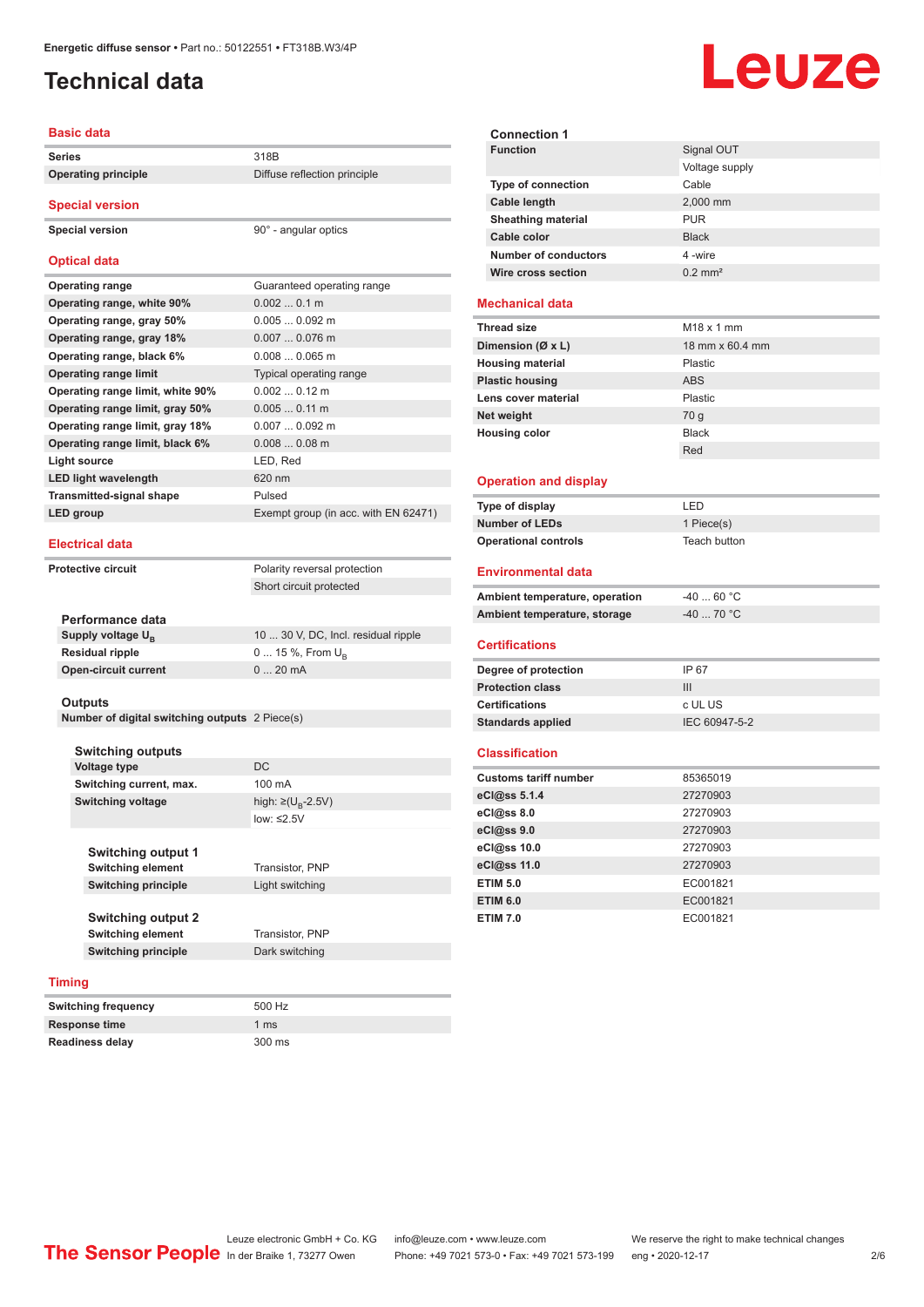# <span id="page-2-0"></span>**Dimensioned drawings**

All dimensions in millimeters





# **Electrical connection**

**Connection 1**

| <b>Function</b>             | Signal OUT            |
|-----------------------------|-----------------------|
|                             | Voltage supply        |
| <b>Type of connection</b>   | Cable                 |
| Cable length                | 2.000 mm              |
| <b>Sheathing material</b>   | <b>PUR</b>            |
| Cable color                 | <b>Black</b>          |
| <b>Number of conductors</b> | 4 -wire               |
| Wire cross section          | $0.2$ mm <sup>2</sup> |

#### **Conductor color Conductor assignment**

| <b>Brown</b> | $V +$            |
|--------------|------------------|
| White        | OUT <sub>2</sub> |
| <b>Blue</b>  | <b>GND</b>       |
| <b>Black</b> | OUT <sub>1</sub> |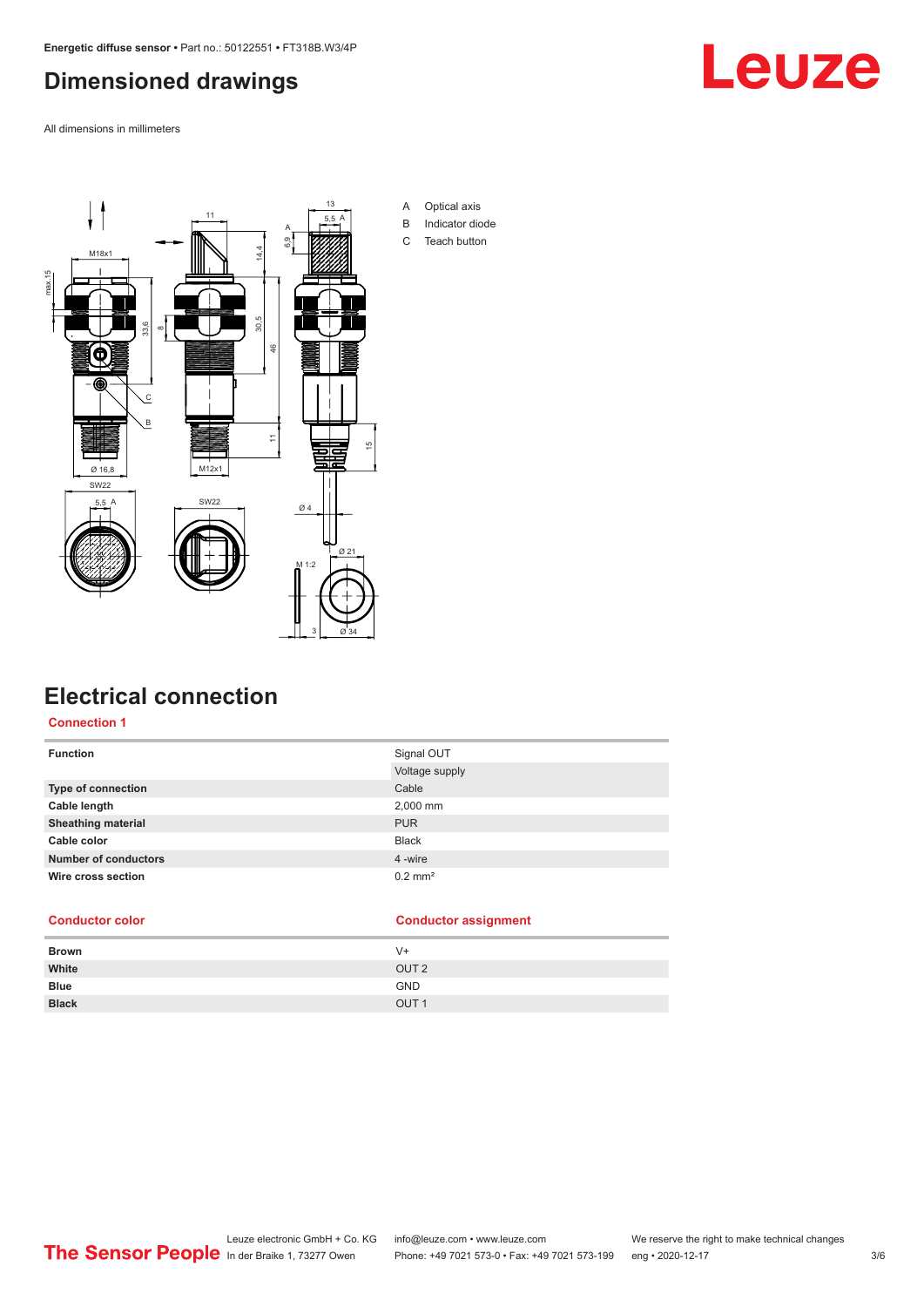# <span id="page-3-0"></span>**Diagrams**

# Leuze

Typ. black/white behavior



- x Range [mm]
- y Reduction of range [mm]
- A White 90%
- B Gray 50%
- C Gray 18%
- D Black 6%

**Fading: black/white error < 50 %**The black/white error is calculated from the operating range against white and the reduction of the operating range against black:**black/white error = reduction of the operating range against black / operating range against white x 100%**

# **Operation and display**

| <b>LED</b> | <b>Display</b>           | <b>Meaning</b>        |
|------------|--------------------------|-----------------------|
|            | Green, continuous light  | Operational readiness |
|            | Yellow, continuous light | Object detected       |

### **Part number code**

Part designation: **XXX318BY-AAAF.BB/CC-DDD**

**XXX318B Operating principle** PRK: retro-reflective photoelectric sensor with polarization filter ET: energetic diffuse reflection sensor FT: diffuse reflection sensor with fading LE: throughbeam photoelectric sensor receiver LS: throughbeam photoelectric sensor transmitter **Y Light type** n/a: red light I: infrared light **AAAF Preset range (optional)** n/a: operating range acc. to data sheet xxxF: preset range [mm] **BB Equipment** n/a: axial optics W: 90° angular optics 3: teach-in via button X: reinforced fading **CC Switching output / function (OUT1 = pin 4, OUT2 = pin 2):** 4: PNP transistor output, light switching P: PNP transistor output, dark switching 2: NPN transistor output, light switching N: NPN transistor output, dark switching 9: input for transmitter deactivation (deactivation with HIGH signal) D: input for transmitter deactivation (deactivation with LOW signal) X: pin not used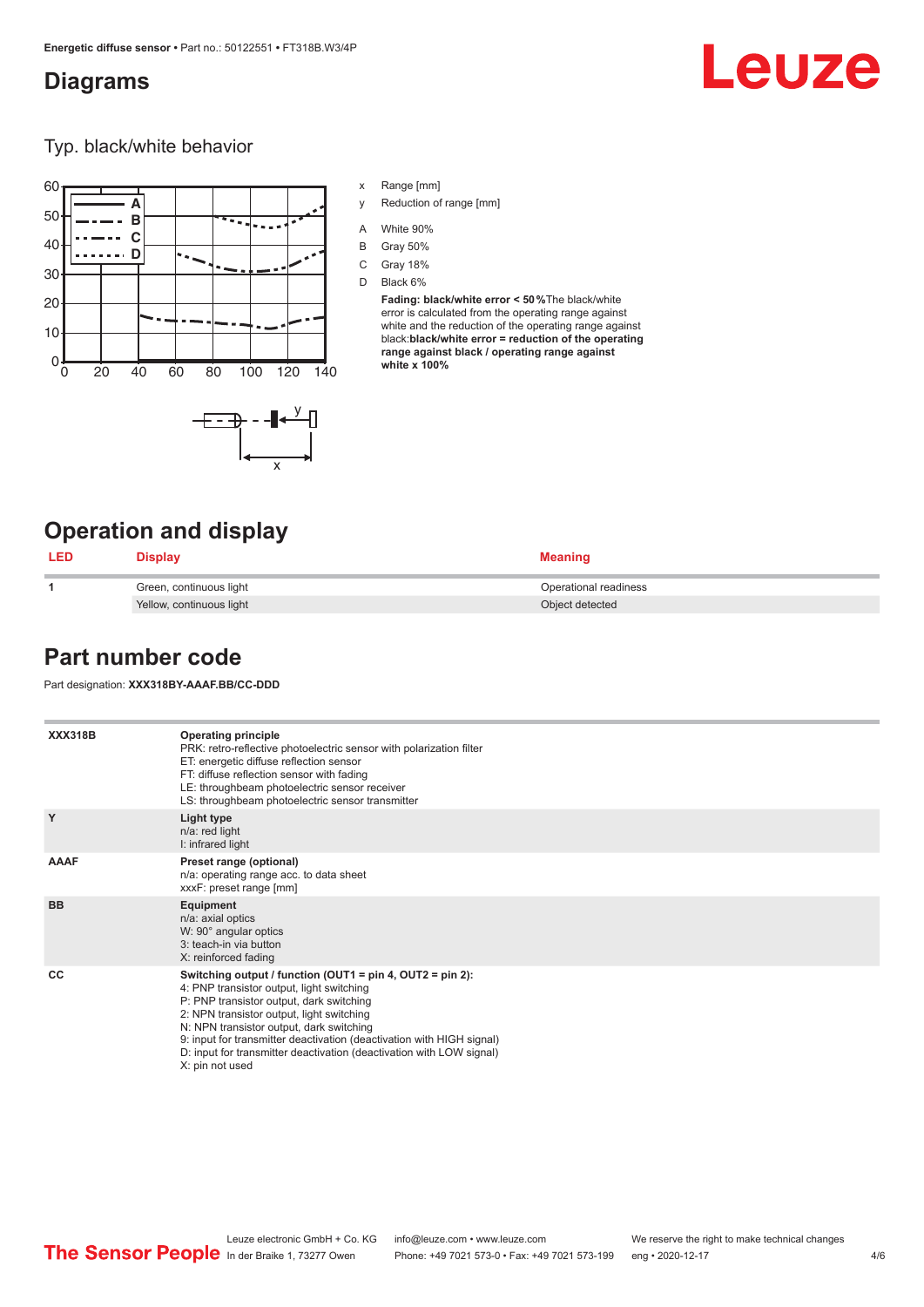# <span id="page-4-0"></span>**Part number code**



| <b>DDD</b> | <b>Electrical connection</b><br>n/a: cable, standard length 2000 mm, 4-wire<br>M12: M12 connector, 4-pin (plug)<br>5000: cable, standard length 5000 mm, 4-wire<br>200-M12: cable, length 200 mm with M12 connector, 4-pin, axial (plug) |
|------------|------------------------------------------------------------------------------------------------------------------------------------------------------------------------------------------------------------------------------------------|
|            | <b>Note</b>                                                                                                                                                                                                                              |
|            | $\&$ A list with all available device types can be found on the Leuze website at www.leuze.com.                                                                                                                                          |

### **Notes**

| <b>Observe intended use!</b>                                                                                                                                                                                                     |
|----------------------------------------------------------------------------------------------------------------------------------------------------------------------------------------------------------------------------------|
| $\%$ This product is not a safety sensor and is not intended as personnel protection.<br>$\&$ The product may only be put into operation by competent persons.<br>$\%$ Only use the product in accordance with its intended use. |

### **For UL applications:**

ª For UL applications, use is only permitted in Class 2 circuits in accordance with the NEC (National Electric Code).

ª These proximity switches shall be used with UL Listed Cable assemblies rated 30V, 0.5A min, in the field installation, or equivalent (categories: CYJV/ CYJV7 or PVVA/PVVA7)

# **Further information**

- Sum of the output currents for both outputs, 50 mA for ambient temperatures > 40 °C
- With the set scanning range, a tolerance of the operating range is possible depending on the reflection properties of the material surface.

# **Accessories**

# Mounting technology - Mounting brackets

|      | Part no. | <b>Designation</b> | <b>Article</b>   | <b>Description</b>                                                                                                                                                                                                           |
|------|----------|--------------------|------------------|------------------------------------------------------------------------------------------------------------------------------------------------------------------------------------------------------------------------------|
| ind. | 50113548 | <b>BT D18M.5</b>   | Mounting bracket | Diameter, inner: 18 mm<br>Design of mounting device: Angle, L-shape<br>Fastening, at system: Through-hole mounting<br>Mounting bracket, at device: Screw type<br>Type of mounting device: Rigid<br>Material: Stainless steel |